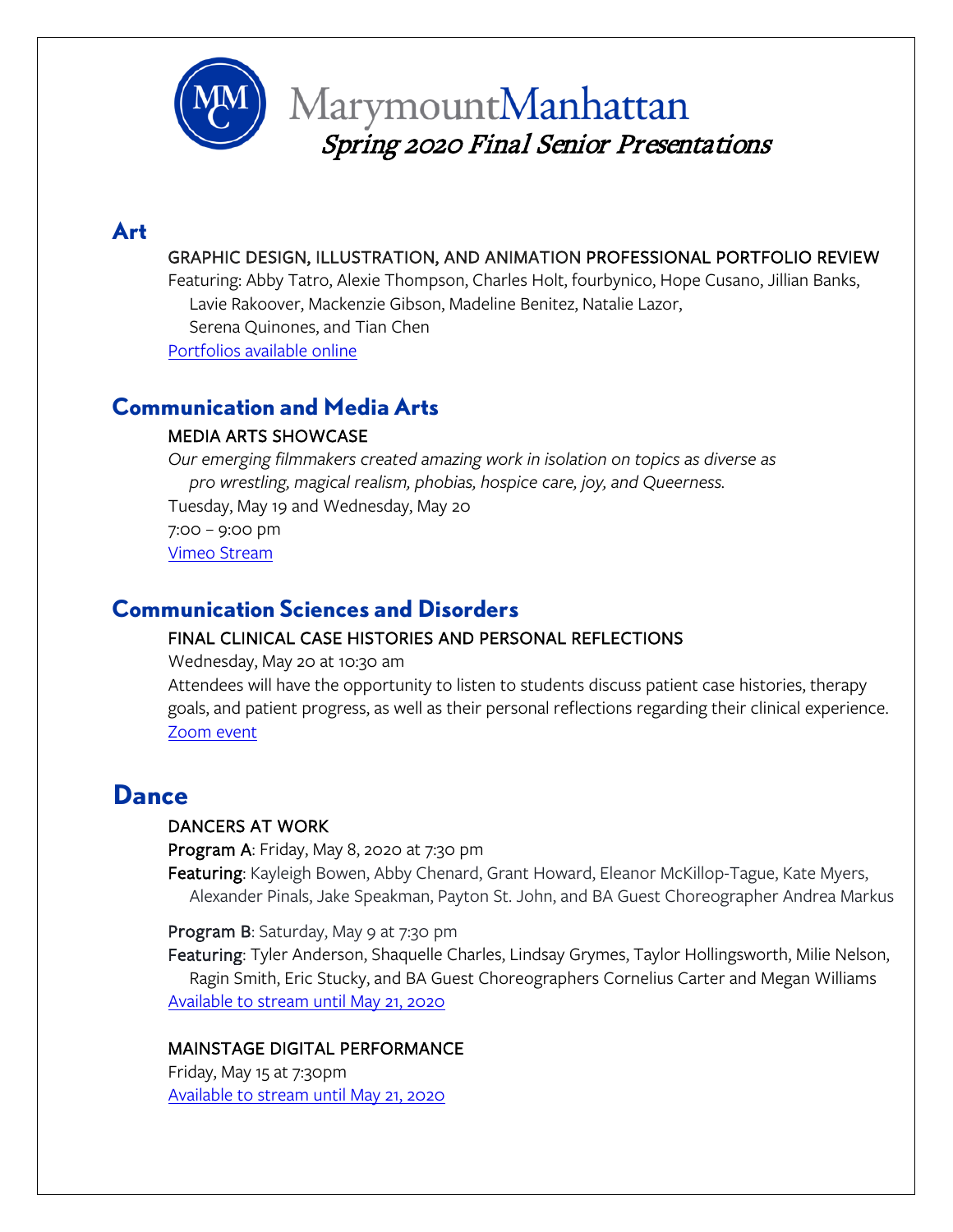### **English and World Literatures**

HONORS IN THE MAJOR PRESENTATION Sam Sims '20 (Un)Selfish Dreamers: An Examination of Parent/Child Relationships in Winesburg, Ohio and The Glass Menagerie

Wednesday, May 13

#### CRW POETRY READING

Featuring students from *CRW 441: Workshop in Writing Poetry* and *CRW: 391 Special Topics in Creative Writing* Friday, May 22 at 11:30 am [Zoom Event](https://marymount.zoom.us/j/7557315120)

### **International Studies and Politics and Human Rights**

#### IS/PHR 450: SENIOR SEMINAR PRESENTATIONS

Featuring: Jania Almanzar, Dejah Bradshaw, Dominique Cagliuso, Vanessa Johnson, Mattea Marcucci, Rebecca Maxwell, Allison McInerney, Kasey McNaughton, Madison Weisend, and Grace Weight-Pazdra

Advised by Lauren Brown, Ph.D.

Monday, May 11

### **Natural Sciences**

#### MOLECULAR BIOLOGY AND GENETICS POSTER PRESENTATIONS

Tuesday, May 19, 10:00 am – 12:00 pm

[Zoom link](https://marymount.zoom.us/j/95628465994)

Presentations:

- Lesly Castillo: *ERAD Rate of ß- Glucocerebrosidase in Several Types of Gaucher's Disease*
- Julia Furnari: *Differences in Placental Gene Expression Across Gestation*
- Hope Kenmore: *TP53 Gene Implicated in Elephant's Ability To Resist Cancer*
- Marjan Kahn: *CRISPR/Cas9 potential to cure Duchenne Muscular Dystrophy and HIV-1*
- Madeline LaBarbera: *The Role of CARD14 in Inflammatory Skin Disease: Psoriasis*
- Ashley Pavia: *Classification of ATP7B Mutations and Clinical Spectrum of Wilson's Disease*

#### SENIOR HONORS THESIS DEFENSE IN BIOLOGY

#### Julia Furnari '20

*Investigating the Role of CDK5 in Alzheimer's Disease and Type II Diabetes Mellitus* Advised by Ann Aguanno, Ph.D. Wednesday, May 20 at 1:00 pm [Zoom link](https://marymount.zoom.us/j/94464229136)